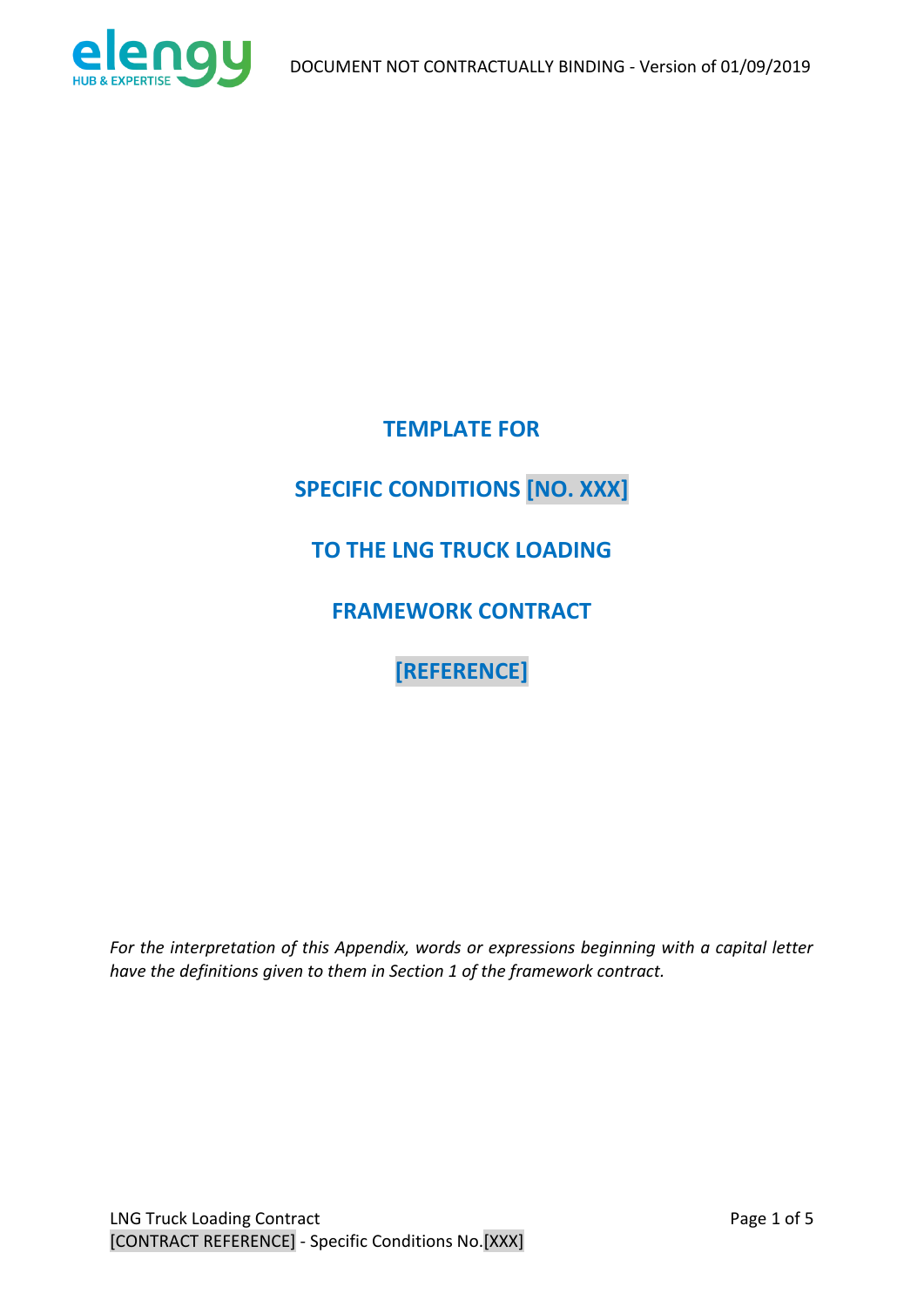

#### **Between:**

**[Name of company]**, [status] with share capital of [xxxx] euros, having its registered office at [address] and listed under number [xxxx] in the Trade and Companies Register of [city], represented by [Name – Job title],

Hereafter the "**Client**",

### **And**

**Elengy Hub & Expertise**, a joint-stock company with share capital of €180,000, having its registered office at 11, avenue Michel Ricard, 92270 Bois-Colombes, France, listed in the Trade and Companies Register of Nanterre under number 451 438 782, represented by [Name – Job title]

Hereafter the "**Operator**",

Hereafter referred to individually as the "Party" or jointly as the "**Parties**".

#### **Whereas:**

[XXX]

**Accordingly the following has hereby been agreed:**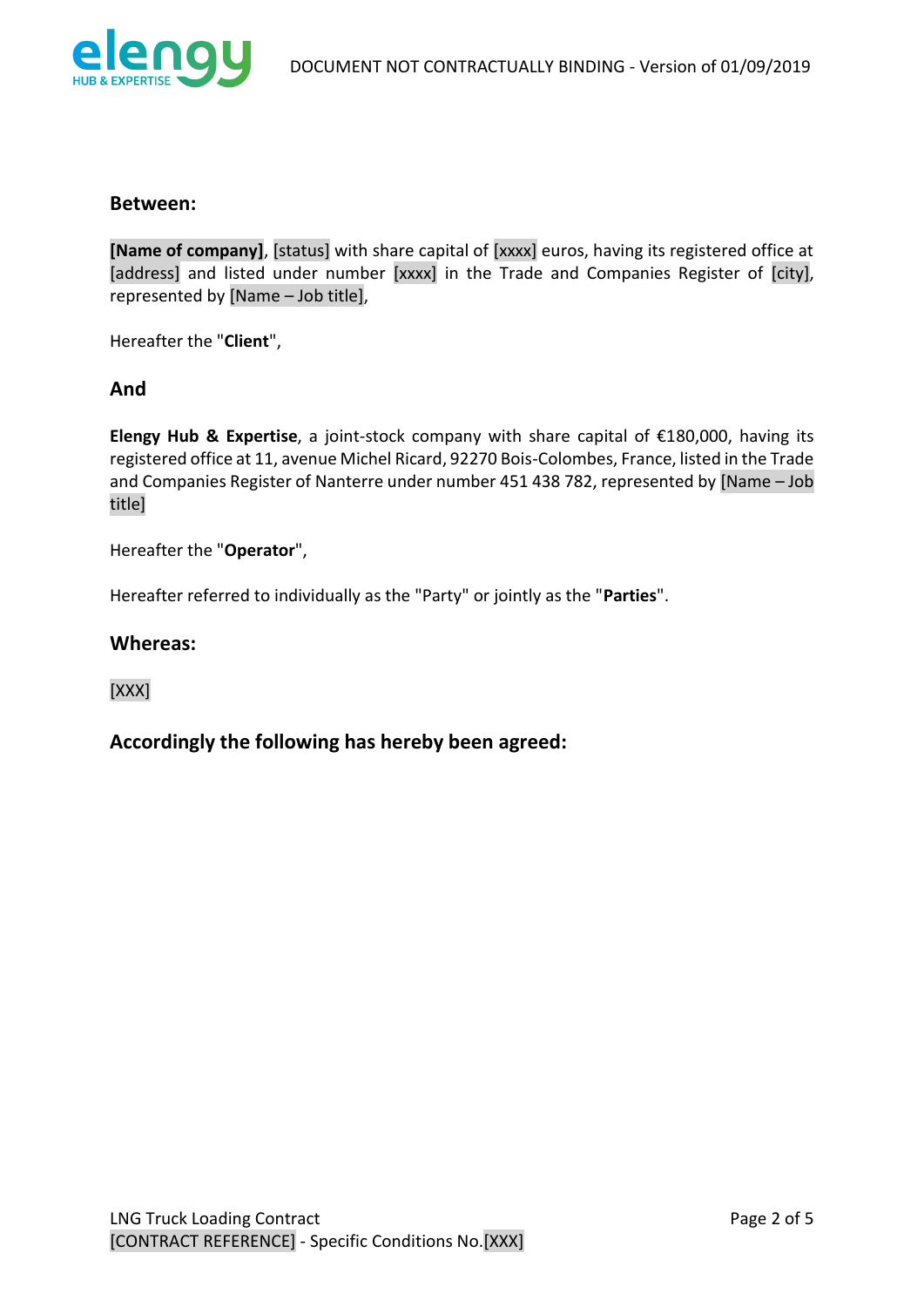

| Operator                                                                                                                                                                                                                                | <b>Client</b>                                                   |
|-----------------------------------------------------------------------------------------------------------------------------------------------------------------------------------------------------------------------------------------|-----------------------------------------------------------------|
| <b>Commercial and contractual contact:</b><br>Xavier BRETEAU - Key Account manager<br>11 avenue Michel Ricard - TSA 90100<br>92276 Bois Colombes cedex - France<br>Tel. +33 1 46 52 34 22<br>Mob. +33 6 98 92 78 34<br>sales@elengy.com | <b>Commercial and contractual contact:</b><br>[contact details] |
| <b>Operational contact (Terminal's</b><br>Operator):<br>Benoît MOSSOT - Truck Operation Manager<br>Tel. +33 2 46 52 34 22<br>Mob. +33 7 60 90 07 11<br>truck-operations@elengy.com                                                      | <b>Operational contact:</b><br>$\bullet$<br>[contact details]   |
| Contact only in case of emergency for an<br>operation in progress or scheduled on<br>the very same day (24/7):<br>All terminals: +33 6 71 45 41 57                                                                                      | • Contact in case of emergency:<br>[contact details]            |
| Invoicing contact:<br>Xavier BRETEAU - Key Account manager<br>11 avenue Michel Ricard - TSA 90100<br>92276 Bois Colombes cedex - France<br>Tel. +33 1 46 52 34 22<br>Mob. +33 6 98 92 78 34<br>sales@elengy.com                         | • Contact & invoicing address:<br>[contact details]             |

# **1. Designated points of contact & Information on the Parties**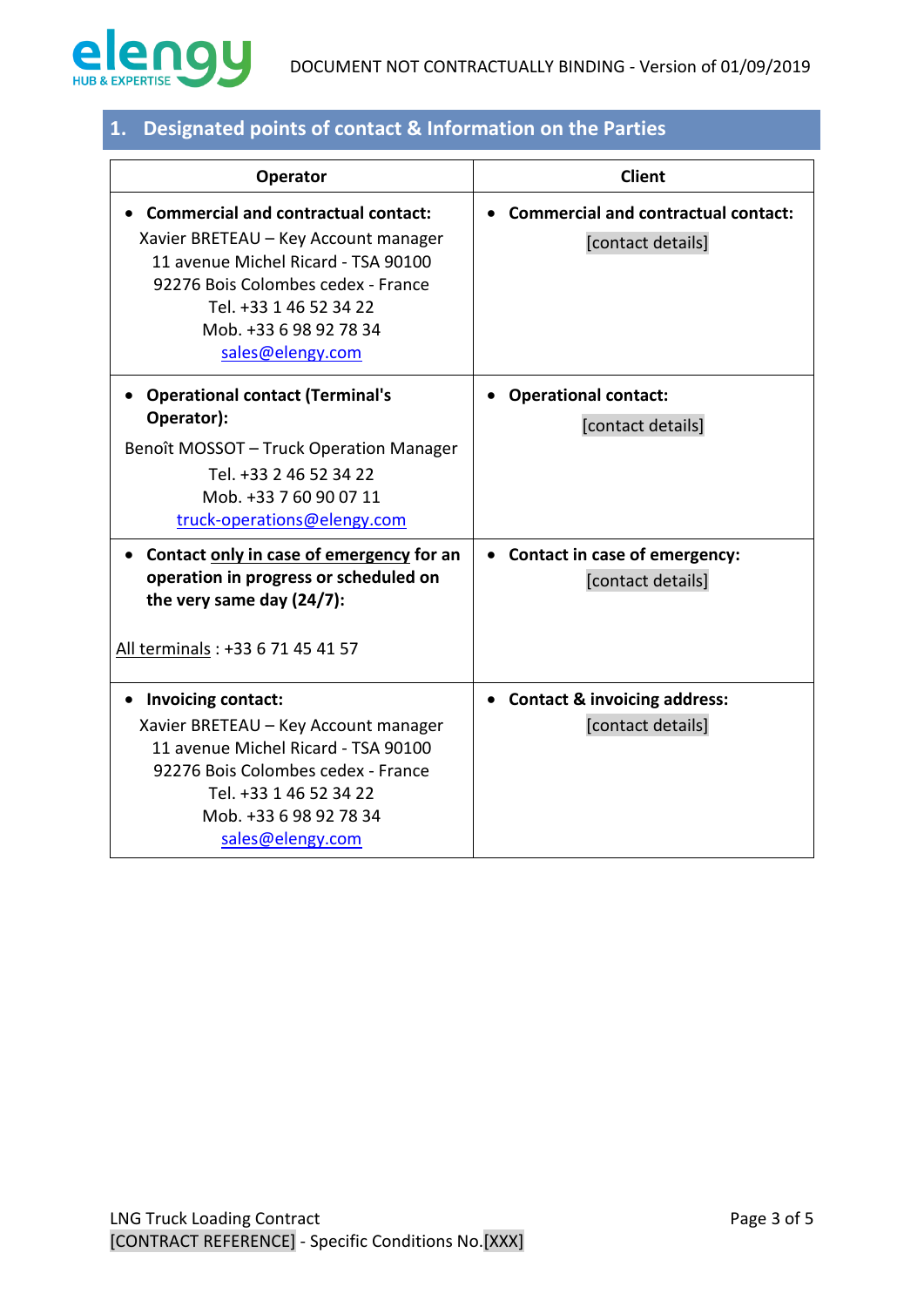

| Etablissement bancaire de l'Opérateur (pour la facturation) |                                                                                                                                                        |                                                      |                                                                                        |  |
|-------------------------------------------------------------|--------------------------------------------------------------------------------------------------------------------------------------------------------|------------------------------------------------------|----------------------------------------------------------------------------------------|--|
|                                                             | Ce relevé évite les erreurs ou les retards concernant les opérations au débit<br>(prélèvements,) ou au crédit (virements de salaire,) de votre compte. |                                                      | Relevé d'Identité Bancaire/IBAN<br>ELENGY HUB ET EXPERTISE                             |  |
| concernent votre compte.                                    | Son utilisation vous garantit le bon enregistrement des opérations qui<br>N'hésitez pas à le remettre aux organismes concernés par ces opérations.     |                                                      | 11 AVENUE MICHEL RICARD<br>92270 BOIS COLOMBES                                         |  |
| <b>RIB</b>                                                  | -Numéro de compte (3)<br>Code Banque (1) - Code Agence (2) -<br>01328<br>00012981806<br>30004                                                          | Clé<br>RIB(4)<br>04                                  | Votre agence de domiciliation (5)<br>(01328)<br>PARIBAS<br><b>BNP</b><br>IDF OUEST ENT |  |
| <b>IBAN</b>                                                 | FR76 3000 4013 2800 0129 8180 604                                                                                                                      | (6)                                                  | BIC:<br>(7)<br><b>BNPAFRPPXXX</b>                                                      |  |
| (1) Code de BNP Paribas                                     | (2) Code de votre agence d'origine<br>(4) Ce code renforce la sécurité de vos transactions bancaires                                                   | (3) Votre numéro de compte<br>(5) Agence BNP Paribas | VP.0070 - 06/2002<br>(6) International Bank Account Number<br>(7) Bank Identifier Code |  |

#### Client details:

- Intracommunity VAT number: [XXX]
- Bank details: [XXX]

## **2. Effective date and expiry**

- Effective date of the Contract: [date]
- Expiry of the Contract: [date]

## **3. Commitment to a volume of activity**

Client's commitment to a number of Slots per Year and per Terminal:

| Year   | <b>Montoir de Bretagne</b> | <b>Fos Tonkin</b> |
|--------|----------------------------|-------------------|
| [year] | [number of Slots]          | [number of Slots] |
| [year] | [number of Slots]          | [number of Slots] |
| [year] | [number of Slots]          | [number of Slots] |
| [year] | [number of Slots]          | [number of Slots] |

## **4. Warranty**

• Security deposit amount: [XXX EUR]

The amount is based on data valid on the date of signing of the Contract and is revised in accordance with the terms of the contract.